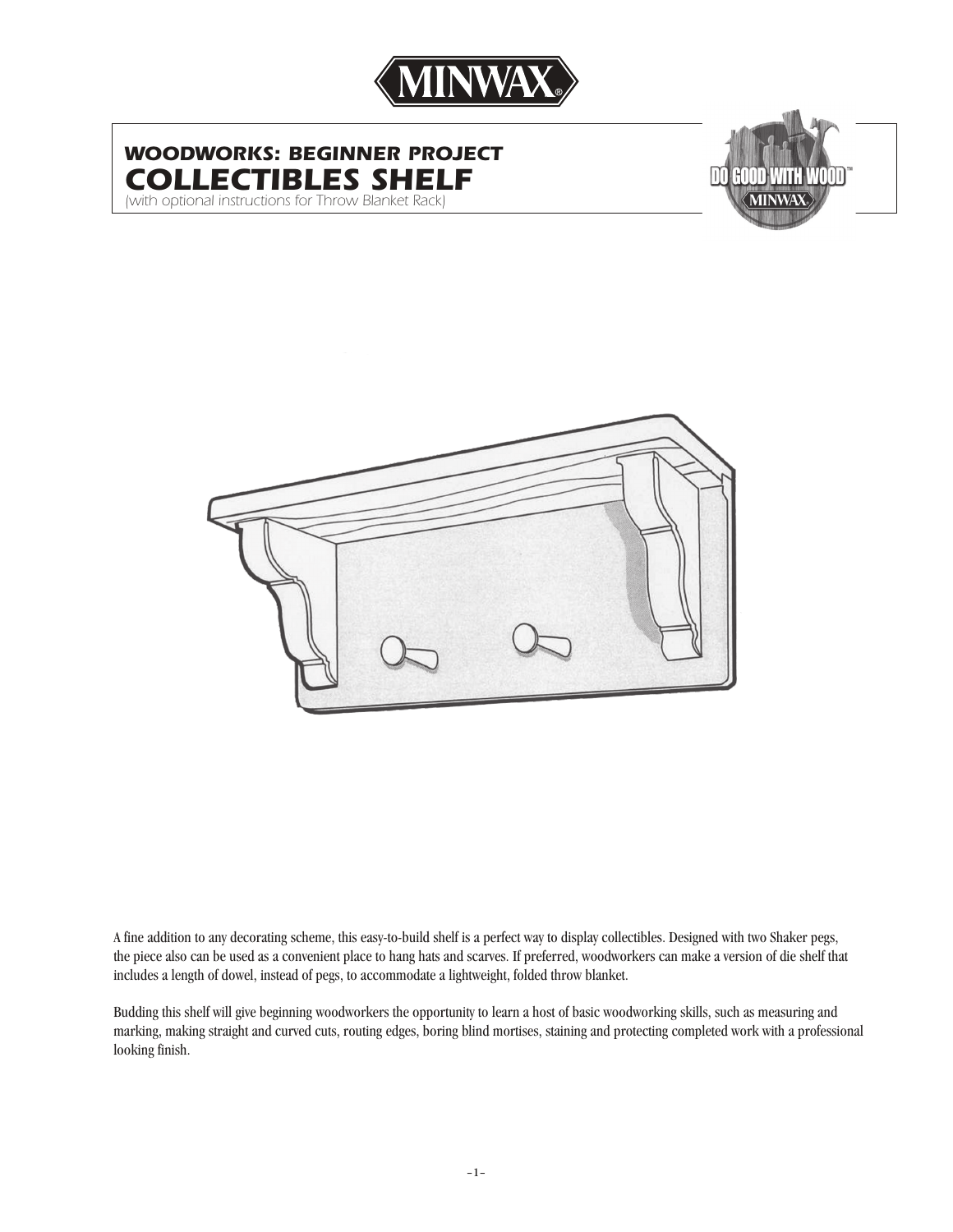### *TOOLS REQUIRED:*

- Pencil
- Ruler (zigzag or tape)
- Square (combination or try)
- Assorted files
- 1/2" or 3/4" Forstner bit
- Phillips screwdriver (medium)
- Hammer and 1/32" nail set
- Wooden mallet

#### *MATERIALS REQUIRED: See Shopping and Cutting Lists*

## *WOOD FINISHING PRODUCTS:*

#### *Recommended Finish*

Minwax® Pre-Stain Wood Conditioner Minwax® Wood Finish™ Cherry Minwax® Fast-Drying Polyurethane

#### – Safety glasses

- Rasp
- Scroll or saber saw
- Table saw and dado head
- Sanders (belt, random orbit, pad)
- Router (with assorted bits)
- Drill press (or portable electric drill)

#### *Miscellaneous*

Minwax® Fine Finishing Brushes Clean rags Paint thinner, if required Water-filled metal container with cover Wood Glue 120. 150 and 220-grit sandpaper

### *BEFORE YOU BEGIN*

Make no mistake, good craftsmanship begins and ends widi good work habits. So, aspiring woodworkers should always remember to review the plans for every project before picking up any tools or purchasing materials. Also, discuss anything that seems unclear with your instructor at the start, so you'll avoid frustration and wasted materials later.

### *PROCEDURE*

#### **I. Layout and Cutting**

**1.** Layout and cut shelf and apron to size.

**2.** Create the template pattern for the brackets on heavy cardboard or 1/4" plywood referring to the plans for design and dimensions. (Note: If desired, use optional bracket drawings for Shelf with Throw Rack.) When satisfied with template's form, carefully cut it out and transfer the design to the two pieces of 5/4" stock.

**3.** Cut brackets to size using a scroll saw or saber saw.

*Builder's Tip: Because of the stock's thickness and the tight cuts required, you should not attempt to tack boards together to cut both brackets at the same time.*

**4.** Install the dado head on the table saw and plough the 1/4" x 3/4" edge-rabbet in the shelf to receive the apron.

**5.** Slightly round front corners of shelf and bottom corners of apron using a rasp and pad sander, or stationary belt sander.

**6.** Using 120-grit sandpaper, sand all surfaces smooth. Remember, always sand with the wood grain to avoid cross-grain scratches.

**7.** Using a router and beading bit, dress front bracket edges as shown. Also, rout the front plane of the apron along the two end and bottom edges. Do not rout the shelf edges. This piece is rounded-over using Dies and sandpaper.

**8.** Lay out parts on workbench and temporarily assemble piece (without using glue or nails) to check parts for fit and dimensions. Trim parts to exact size if necessary.

**9.** With parts temporarily assembled, use a pencil to lightly mark the inside planes of the brackets on the apron.

**10a.** For Shelf with Shaker Pegs:

i. Determine hole location for Shaker pegs. Start by carefully measuring the distance between the pencd lines just drawn and divide by three. Lightly draw a second set of pencil tines approx. 4-5/8" in from the original lines. Set a combination square to 1-3/4" and, measuring up from the apron's bottom edge along these new fines, mark peg location.

ii. Bore die two mortises to receive peg tenons.

*Builder's Tip: Peg dimensions can vary, so carefully measure both the diameter and length of the tenons on the pegs you are using. The pegs for the prototype project required mortises that were 1/2" diameter by 5/8" deep. They were made with a 1/2" diameter hole cutter with a brad point. If the mortise exits back side of the apron, don't worry. This provides an escape hole for excess glue if any is present.*

**10b.** For Shelf with Throw Rack:

i. Locate and mark position for blind mortises on brackets to hold dowel (see plans).

ii. Use a 3/4" dia. Forstner bit to bore bodi mortises 1/4" deep.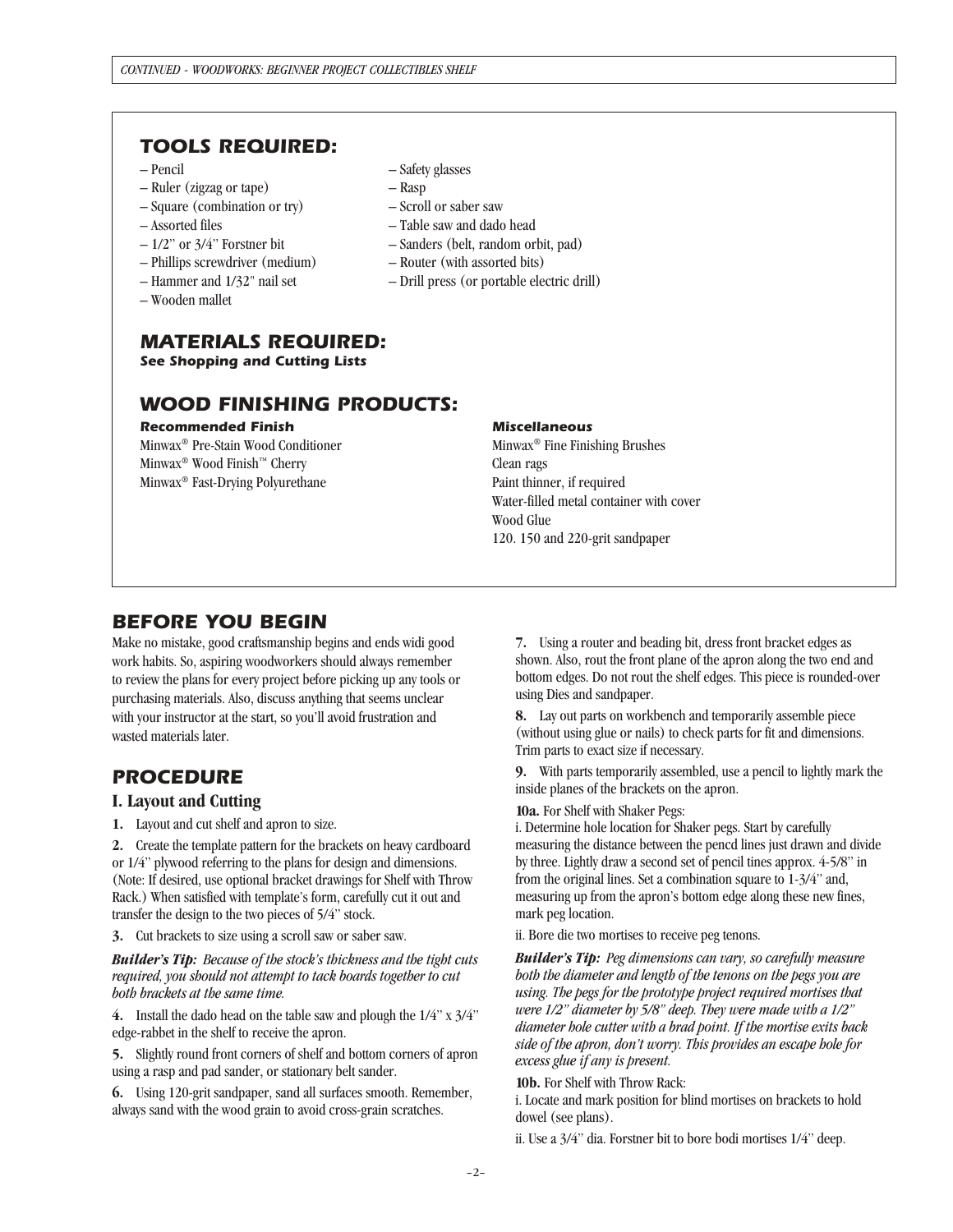### **II. Assembly**

*Builder's Tip: When assembling parts with glue and nails, do not drive nailheads home until after the glue has dried completely. This allows you to reset parts that may have moved or shifted during assembly.*

*Builder's Tip: Do not make the mistake of thinking that more glue means a better bond; in fact, the opposite is true. Using an excessive amount of glue results in a) a weaker joint, and b) glue squeeze-out, which can permanently mar the look of your piece and inhibit the absorption of stain. As a general rule, apply a thin, even film of glue to the surfaces to be joined.*

#### **For Shelf with Pegs:**

**1.** Apply small amount of glue to peg tenons. Position tenons in holes and fully seat by carefully tapping with a mallet. Wipe away excess glue, making sure pegs are at 90 degrees to apron. Allow glue to dry undisturbed for 24 hours.

**2.** Apply small amount of glue to shelf rabbet; join shelf to apron using five to six 1-1/4" finishing nails driven through shelf into apron (see plans for nail placement). Wipe away excess glue.

**3.** Apply small amount of glue to top and back edges of first bracket; align with previously drawn pencil line. Permanently assemble using six 1-1/4" nails; drive three each through shelf and apron. Repeat for second bracket.

**4.** Allow assembly to dry over night.

#### **For Shelf with Throw Rack:**

**1.** Apply small amount of glue to shelf rabbet; join shelf to apron by driving five to six 1-1/4" nails through shelf into apron. Wipe away excess glue.

**2.** Measure the distance between die previously drawn pencil lines on the apron and add 1/2". This figure equals the length to which die dowel should be cut.

**3.** Apply small amount of glue to top and back edges of first bracket; align with previously drawn pencil line. Permanently assemble using six 1-1/4" nails; drive three each through shelf and apron.

**4.** Insert dowel end into mortise of first bracket. (Note: Do not use glue here to allow for possible expansion and contraction.) Push second bracket onto dowel.

**5.** With dowel held between brackets, apply glue to top and back edges of second bracket; align bracket with apron and nail into place using six 1-1/4" nails; drive three each through shelf and apron.

**6.** Allow assembly to dry overnight.

### **III. Sanding, Staining, Finishing**

**1.** Sand surfaces smooth. Wipe with a tack cloth to remove dust.

**2.** If using a soft wood such as pine apply Minwax® Pre-Stain Wood Conditioner according to label instructions. Wait 10 to 15 minutes, and wipe away excess using a clean, lint-free rag.

**3.** Within two hours, apply die Minwax® Wood Finish™ of your choice to all surfaces (even back) using a natural bristle brush and with-the-grain strokes. Remember to stir the stain well. Allow stain to penetrate for 5 to 15 minutes, depending on desired tone. Wipe off excess with clean, lint-free rag.

**4.** If a darker tone is desired, let die first coat rest for four to six hours then repeat step #3 for a second coat. Allow stain to dry for eight hours before proceeding.

**5.** Stir Minwax® Fast-Drying Polyurethane before and during use. Do not shake. Using a natural bristle brush, apply a thin coat to all stained surfaces per label instructions.

**6.** Allow finish to dry for at least three hours (longer if conditions are humid); when dry, lightly sand again using 220-grit sanding block and wipe clean.

**7.** Apply second coat and let dry.

**8.** Allow piece to cure for at least 24 hours.

**9.** Position and install mounting hangers on shelf back as indicated in the drawing.

## **IV. Clean Up**

• If you have product left over, wipe the can rim so that product in the rim won't dry out and prevent the lid from forming a tight seal.

• Clean brushes used for oil-based finishes with mineral spirits.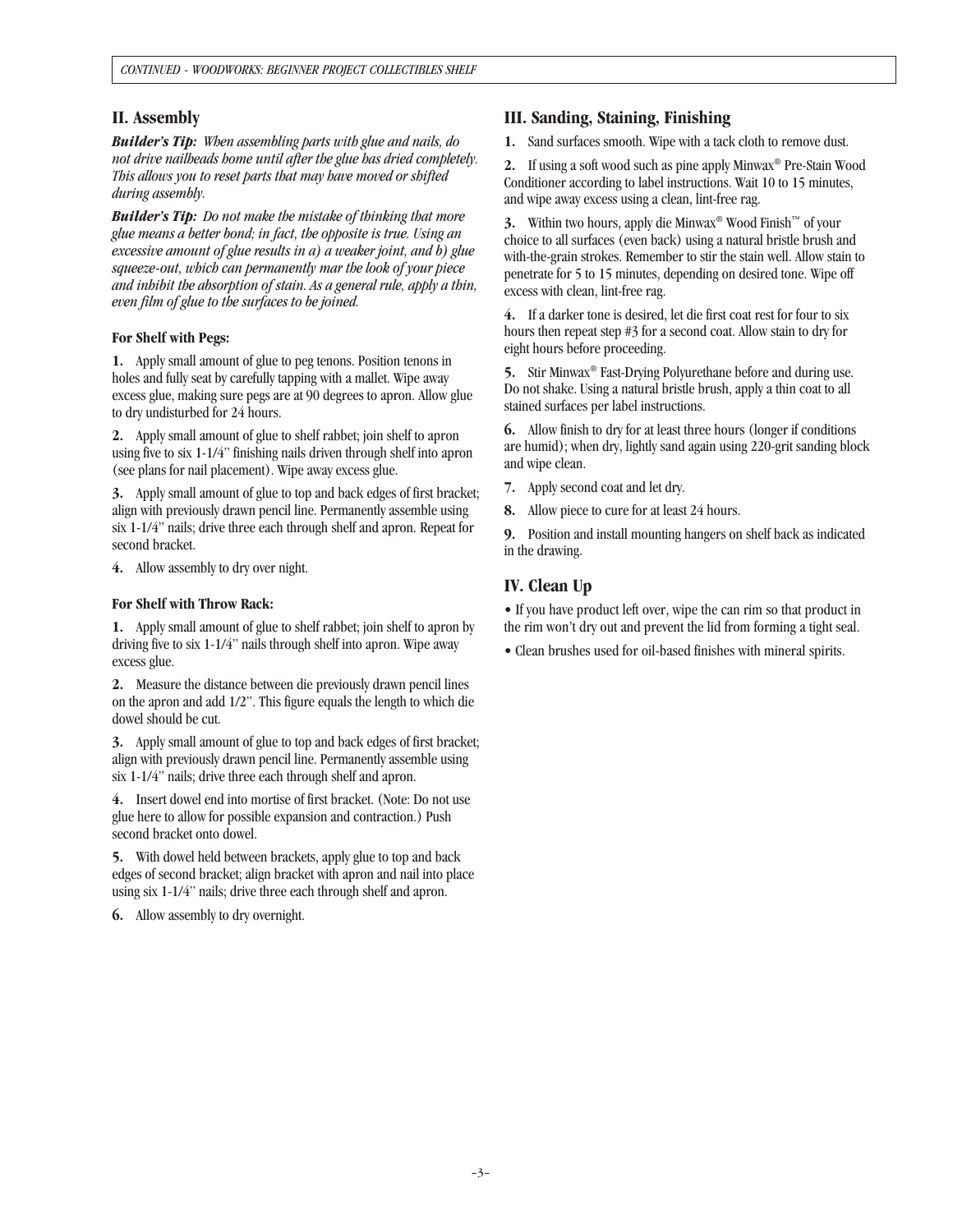### **V. Product Safety**

**CAUTION: ALWAYS BE SURE TO READ ALL LABEL INSTRUCTIONS AND PRECAUTIONS BEFORE USING PRODUCT.**

#### **DANGER! HARMFUL OR FATAL IF SWALLOWED. SKIN IRRITANT. COMBUSTIBLE. KEEP OUT OF REACH OF CHILDREN.**

**WARNING!** Removal of old paint by sanding, scraping or other means may generate dust or fumes that contain lead. Exposure to lead dust or fumes may cause brain damage or other adverse health effects, especially in children or pregnant women. Controlling exposure to lead or other hazardous substances requires the use of proper protective equipment, such as properly fitted respirator (NIOSH approved) and proper containment and cleanup. For more information, call the National Lead Information Center at 1-800-424-LEAD (in U.S.) or contact your local health authority.

**DANGER:** Contains mineral spirits. Do not take internally. Avoid contact with skin and eyes. Wear rubber gloves and safety glasses when handling. Do not use or store near heat, sparks, flame or other source of ignition. Close container after each use. Avoid inhalation and use only with adequate ventilation. If using indoors, open all windows and doors to make sure there is fresh air movement. If you experience lightheadedness, dizziness or headaches, increase fresh air movement or leave the area. Reports have associated repeated and prolonged occupational overexposure to solvents with permanent brain and nervous system damage. Intentional misuse by deliberately concentrating and inhaling the contents may be harmful or fatal.

**FIRST AID:** If swallowed: Do not induce vomiting. Call physician immediately.

**FOR SKIN CONTACT:** Wash thoroughly with soap and water. If irritation persists, get medical attention.

**FOR EYE CONTACT:** IMMEDIATELY flush eyes thoroughly with water, then remove any contact lenses. Continue to flush eyes with water for at least 15 minutes. If irritation persists, get medical attention.

**IF AFFECTED BY INHALATION:** Immediately remove to fresh air. If symptoms persist, call physician.

### **VI. Safe Disposal of Rags & Waste**

Please be mindful of the safe way to dispose of used rags and other waste. Rags, steel wool and other waste soaked with oil finishes, mineral spirits or the like may spontaneously catch fire if improperly discarded. Place all finishing rags, steel wool and waste immediately after use in a water-filled, metal container. Tightly seal and then dispose of such by-products in accordance with local regulations. Be sure to keep the container out of reach of children.

### *FINISHER'S TIPS*

*• Use scraps of wood to test the stains and finishes you are planning to use. Label the stain/finish used, and the type of wood, on each test sample chip. Allow all samples to dry thoroughly before making your final finish selection. Save samples for quick reference on future projects.*

*• Remember to pretreat soft woods like pine with Minwax® Pre-Stain Wood Conditioner before staining to help ensure the even absorption of the stain.*

*• For a clean, sharp finish, all final passes with the brush or cloth should be made in the same direction as the wood grain.*

*• When additional surface protection is desired, apply two or three coats of Minwax® Paste Finishing Wax over all exposed surfaces. Let stand for 10 minutes, then buff with a clean fiber scrub brush. Finish buffing with a clean, lint-free cloth.*

*• It is critical that all stains and finishes be allowed to dry thoroughly between coats. Remember, drying times can vary due to humidity and other climatic conditions.*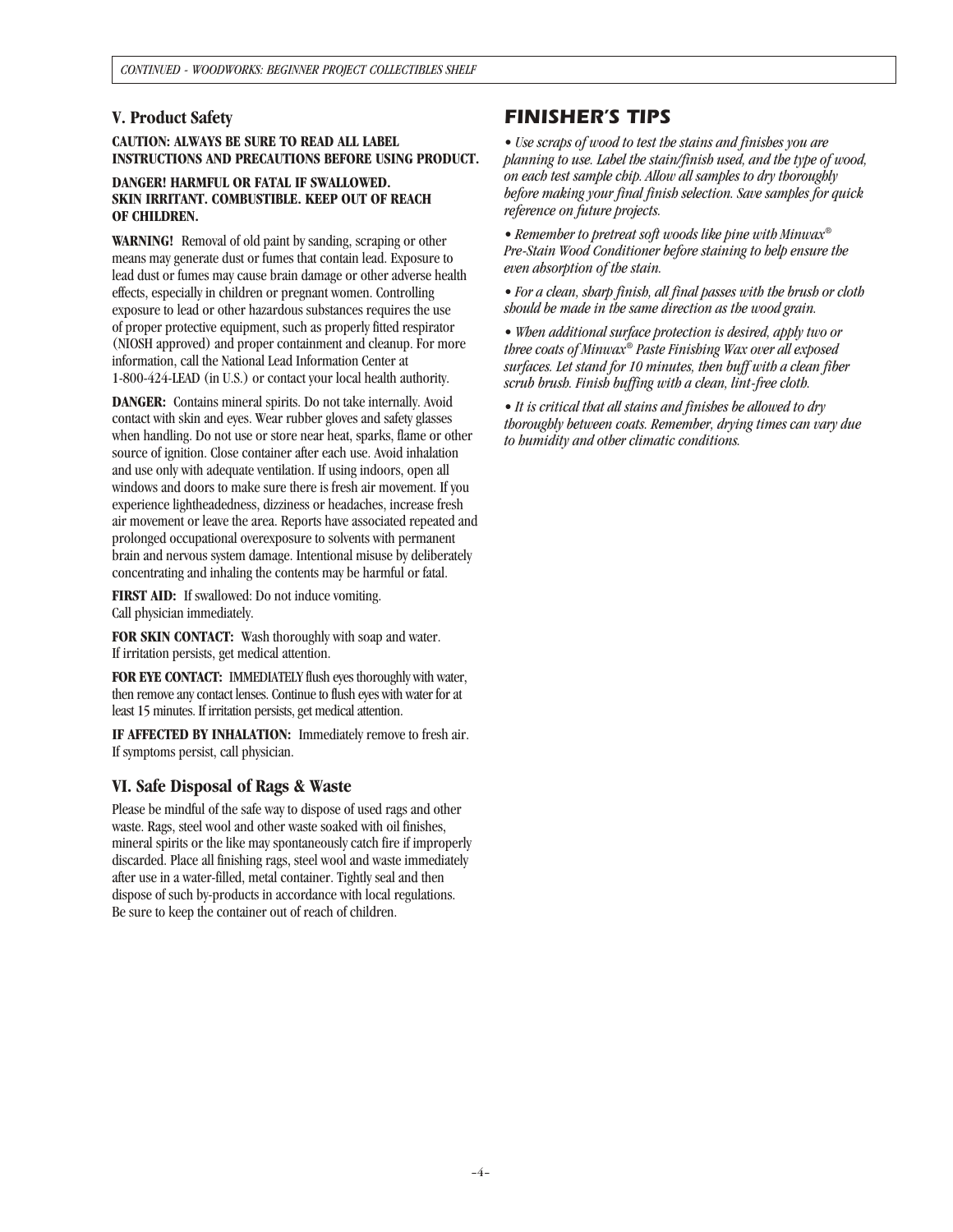### *MATERIALS SHOPPING LIST* Nominal Dimensions

Nole: Easiern white pine is recommended for this project.

If a hardwood is substituted, make certain lo check for dimensional differences in stock.

| <b>Item</b> | <b>Description</b> | <b>Size</b>                  | <b>Material</b>              |  |
|-------------|--------------------|------------------------------|------------------------------|--|
|             | Shelf              | $1''$ x 8, 2' long           | eastern white pine $(1 pc.)$ |  |
|             | Apron              | $1''$ x 8, x 3 $1/2''$ long  | eastern white pine (1 pc.)   |  |
| л.          | <b>Brackets</b>    | $5/4$ " x 6, $11/2$ " long   | eastern white pine (1 pc.)   |  |
|             | Shaker pegs        | dimensions will vary         | 2 required                   |  |
| D(alt)      | Dowel              | $3/4$ " dia. x $11/2$ " long | 1 pc. required               |  |

## *CUTTING LIST* Actual Dimensions

| <b>Item</b> | <b>Description</b> | <b>Size</b>                               | Quantity |
|-------------|--------------------|-------------------------------------------|----------|
|             | Shelf              | $3/4$ " x 6" x 18"                        | 1 pc.    |
|             | Apron              | $3/4$ " x 7 $1/4$ " x 18"                 | 1 pc.    |
|             | <b>Brackets</b>    | $1\frac{1}{16}$ " x $4\frac{5}{8}$ " x 6" | 2 pcs.   |
|             | Shaker pegs        | dimensions will vary                      | 2 pcs.   |
| D(alt)      | Dowel              | $3/4$ " dia. x 14 $3/4$ " long            | 1 pc.    |

## *MISCELLANEOUS*

Minwax® Professional Strength Wood Glue Finishing nails (1-1/4") Minwax® Fine Finishing Brushes Tack cloth Clean rags Water-filled metal container with lid, Mounting shelf hangers Sandpaper (100- through 220-gril) Mineral spirits